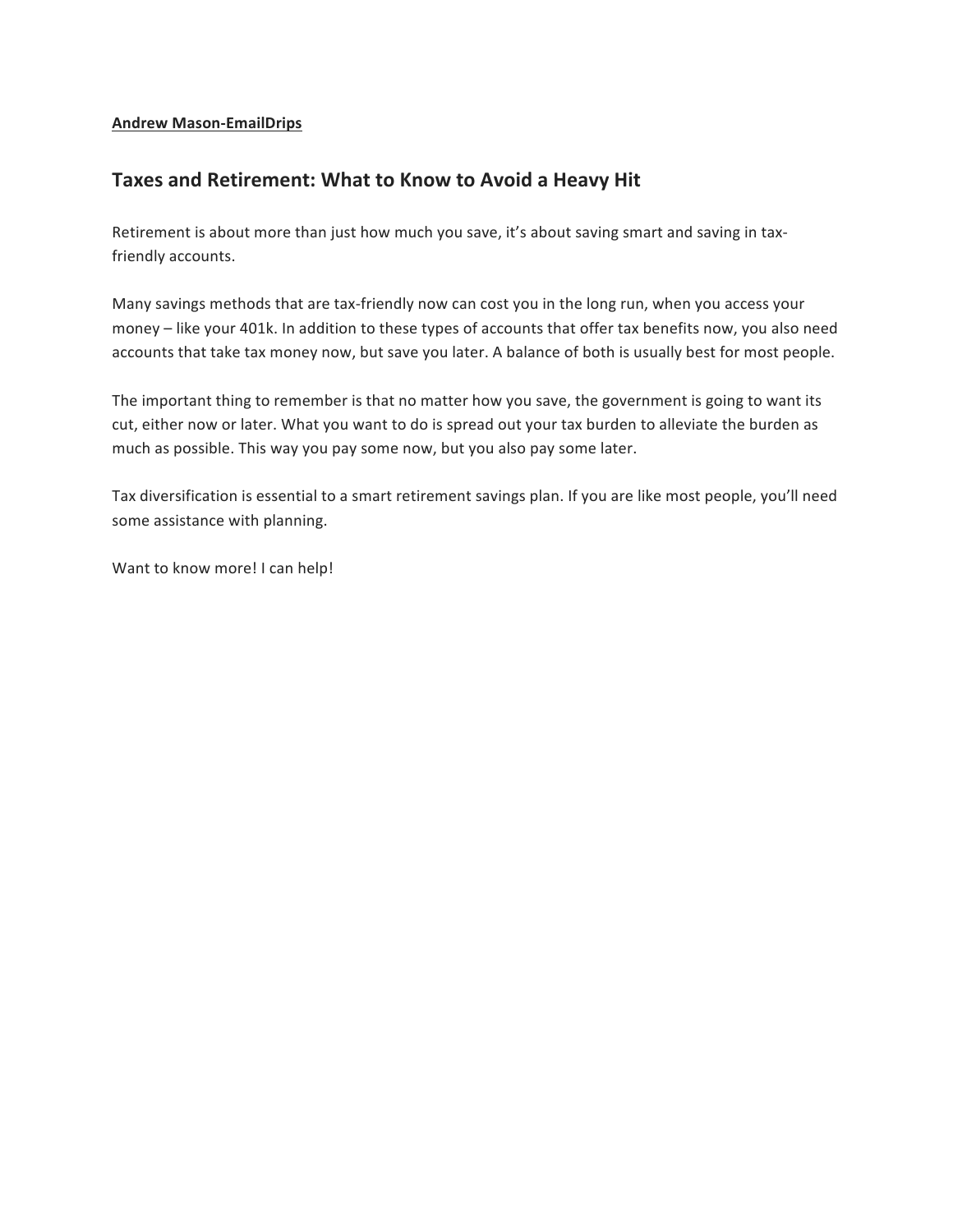## Think Year-End Tax Planning is in the Future? Think Again!

The best year-end tax planning begins long before the holiday season arrives. What are three things you can focus on right now to help you come the end of 2015?

Tax Loss Harvesting: This involves selling an investment for which you are currently taking a loss and buying something similar to replace it. It allows you to maintain the spirit of your portfolio while also enjoying the benefits of a tax loss.

Make the Most of Your Retirement Plan Contributions: Every dollar you contribute lowers your tax burden now, so if you can't increase your contribution for this year, get things set up for 2016.

In addition to your retirement, there might be other ways you can cut your tax burden. For instance, some college savings funds offer tax advantages.

You still have time to take advantage of the tax benefits available, but you need to act fast. Want to know more or speak to someone who can help you get your end-of-year plan in order? Give me a call!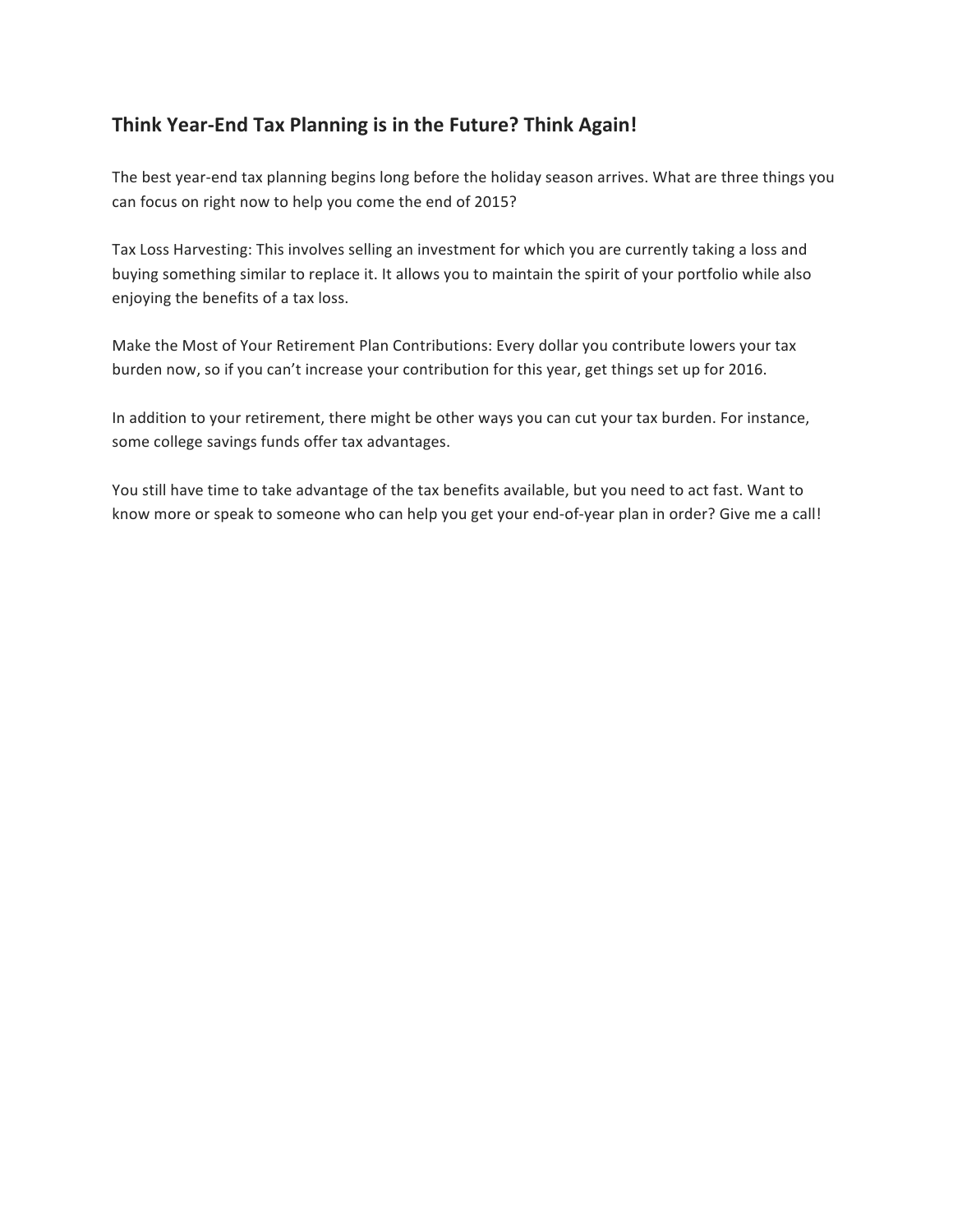### **What Will Your Income Be Once You Retire?**

It's one of the most common retirement preparation questions: "Will I have enough income once I retire?" 

Most people focus on savings, but you also need to factor in income. This requires budgeting and planning the distribution of your retirement savings, and for some people, continuing to work in a different capacity.

Experts recommend to aim for 80% of your pre-retirement income, but this varies from situation to situation.

And where that money comes from is different too, for different people. Some have pensions, others 401k or Roth retirement savings. You also need to factor in Social Security, which varies depending on the amount you contributed over the years.

So how can you plan without knowing exactly where you stand and how it will all shake out in the end? The best way is to find a professional advisor who knows the tricks and understands the system.

Want to learn more? I'm happy to help!